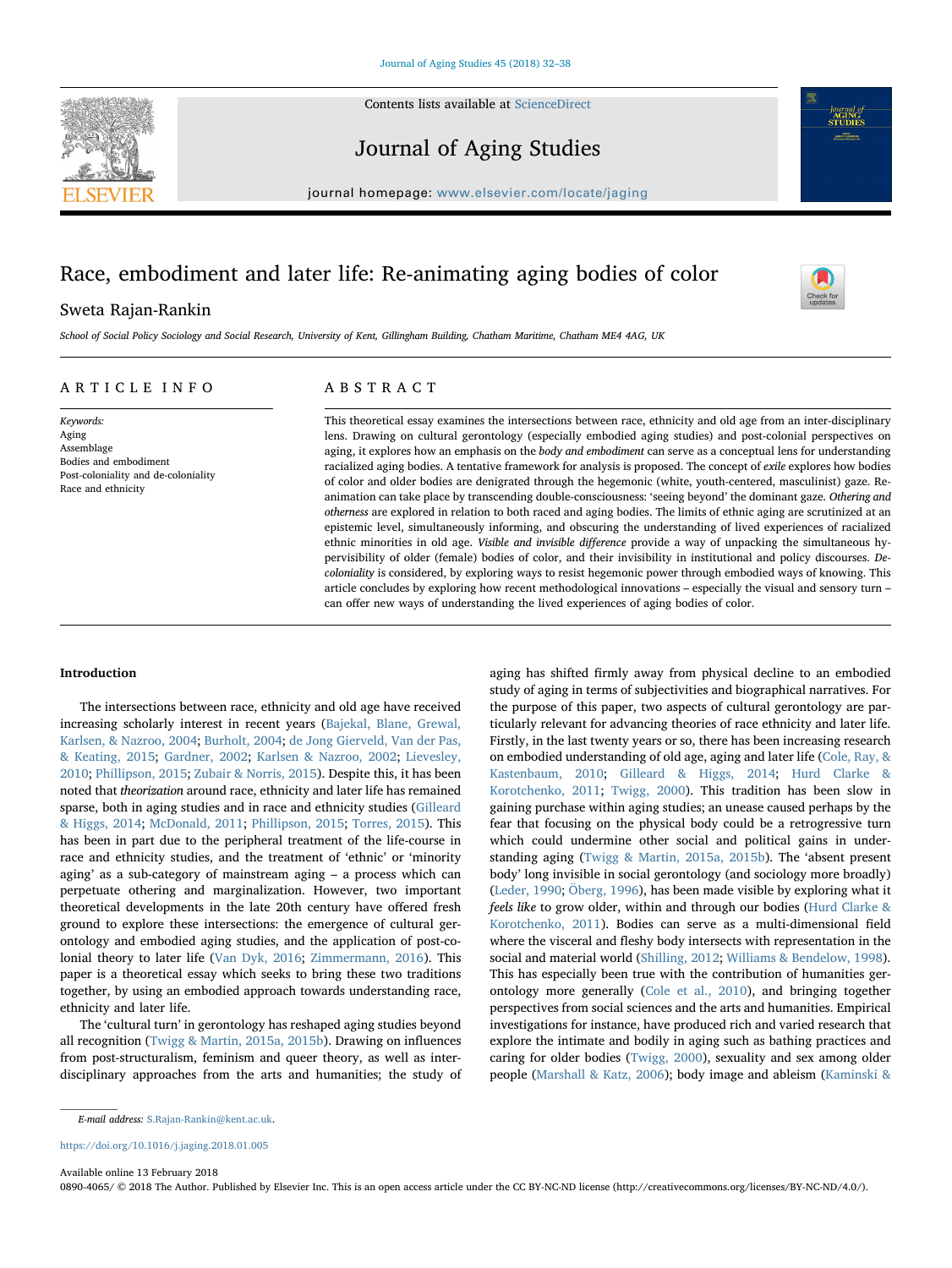[Hayslip, 2006\)](#page-6-22), as well as sensuality, spatiality and imagining bodies in relation to material culture ([Buse, Nettelton, Martin, & Twigg, 2016](#page-6-23); [Milton, 2017\)](#page-6-24). Within performative arts and drama, these articulations take on new meaning, transcending language and discourse. [Spatz,](#page-6-25) [Ercin, and Mendel](#page-6-25)'s (2017)Judaic project, provide new embodied methodologies by which the diasporic Jewish 'voice' can be reanimated through songwork and conceptual fragments ([Spatz et al., 2017](#page-6-25)). There is a rich tapestry to draw from here, and yet, cultural gerontology appears to have stopped short of a full and embracing engagement with race, ethnicity and the aging body.

Along with embodied aging, the cultural turn has also highlighted diversity in relation to old age. As [Gullette \(2004:111\)](#page-6-26) states "age is a different difference". Growing older, especially into deep old age, involves much more than physical transformation, it is often defined in terms of abjection, as "the ultimate defeat of aliveness, the ultimate failure" ([Van Dyk, 2016:110](#page-6-11)). Representations of old age in consumption culture, are often defined through 'othering'; and it is through an embodied analysis of materiality and aging bodies, that the fault lines of differently aging bodies become visible. Clothing for instance, can be understood as an inexact semiotic 'code' with contradictory and ambiguous messages around how aged, raced and classed bodies present themselves, and are interpreted by others [\(Twigg, 2009](#page-6-27)). "The centrality of appearance to age relations and to older women's subjugation and … the embodied nature of ageism" ([Hurd Clarke, 2010: 3\)](#page-6-28) are implicitly and explicitly reproduced through consumption culture. Similar analysis have been drawn around the representation of ageism and racism as essentialist responses which objectify and render invisible people of color in later life ([Zimmermann, 2016\)](#page-6-12). While there has been considerable research on differential aging in relation to the intersections between age and gender [\(Calasanti, 2005; Calasanti & Slevin,](#page-6-29) [2006;](#page-6-29) [Hurd Clarke, 2010](#page-6-28); [Krekula, 2006\)](#page-6-30) and lesbian and gay aging ([Jones & Pugh, 2005](#page-6-31); [Slevin, 2006](#page-6-32)); difference in relation to race, ethnicity and the aging body remains under-explored.

The second notable development has been the application of postcolonial theory to the study of aging. In a recent special issue in Journal of Aging Studies, [Van Dyk and Küpper \(2016\)](#page-6-33) and colleagues make an important intervention by considering how post-colonial concepts can be applied to later life. [Zimmermann \(2016\)](#page-6-12) notes that post-colonial studies and aging studies have similar theoretical origins within existentialism and politics of the 'other'. This is a promising vein of enquiry. In this special issue, key concepts such as alterity and alienation ([Zimmermann, 2016](#page-6-12)); othering ([Kunow, 2016;](#page-6-34) [Van Dyk, 2016\)](#page-6-11); exile and de-coloniality [\(Hartung, 2016\)](#page-6-35) and colonial mimicry and its extensions to age mimicry ([Küpper, 2016](#page-6-36)) are used to explore the representation of old age from a post-colonial lens. These papers provide important spaces to challenge essentialism and culturalism in the construction of old age. However, the special issue has a specific remit - the application of postcolonial concepts to aging, and old age and later life remain relatively static in this analysis. There is a rich analysis of postcolonial theory and its application, but its translation into the lived, the everyday, the visceral and fleshy embodied experiences of what it feels like to negotiate the world as an aging body of color remains just outside of its remit.

This paper starts where cultural gerontology has left off- the embodied studied of aging - and bridges the gap between where post-colonial analysis of aging begins –exploring othering within later life– and asks what new insights can an embodied analysis of race, ethnicity and later life bring to a post-colonial aging studies? A tentative framework for analysis is provided and is discussed in six distinct sections. First, the concept of exile explores how bodies of color and older bodies are denigrated through the hegemonic (white, youth-centered, masculinist) gaze. Re-animation can take place through an exploration of doubleconsciousness: of 'seeing beyond' the dominant gaze. Second, othering and otherness are explored in relation to both raced and aging bodies. The limits of ethnic aging is scrutinized at an epistemic level, simultaneously informing and obscuring the understanding of lived

experiences of racialized ethnic minorities in old age. Third, visible and invisible difference provide a way of unpacking the simultaneous hypervisibility of older (especially female) bodies of color, and their invisibility in institutional and policy discourses. The intersections between gender and aging are particularly relevant (see [Calasanti &](#page-6-37) [Slevin, 2006](#page-6-37)) and I will be focusing on older female bodies in this paper. Fourth, de-coloniality is considered, by exploring ways of producing contra-narratives to hegemonic discourse. I conclude with some thoughts about the emergence of creative methodologies and embodied ways of knowing which can extend current understanding of race ethnicity and later life. [Zimmermann \(2016\)](#page-6-12) drawing on [Spivak's \(1999\)](#page-6-38) "can the subaltern speak?" asks "can older people speak?" In this paper, I extend his analysis by asking "can bodies speak?" and if so, what would we learn about aging bodies of color?

#### Essentialism and exile

The role of the body and bodily as governing principles of a biopolitical understanding of race, ethnicity and old age has had different genealogies. In terms of 'race' the body was weaponized by using certain corporeal features, skin pigment, hair texture and phenotype to create hierarchies of difference; and an arbitrary criteria to justify the colonial project [\(Aschcroft, Gri](#page-6-39)ffiths, & Tiffin, 2006). As [Gates \(1986](#page-6-40), in [Aschcroft et al., 2006:216\)](#page-6-39) observes "race has become a trope of ultimate, irreducible difference between cultures, linguistic groups, or adherence to specific belief systems which more often than not also have fundamentally opposed economic interests". The irreducible and fundamental nature of racial classification, places the Caucasoid as racially superior, and through its definitive opposite, the Negroid, is cast into a state of permanent alienation and exile. [Zimmermann \(2016\)](#page-6-12) describes alienation as a form of epistemic violence "which renders abject and invisible … all those who are 'othered' by a dominant gaze (racism, ageism, othering). Essentialism and binarism are fundamental to the concept of exile, through a bifurcation of worth into human and non-human, white/black, male/female, young/old. "The Black man is overdetermined as "object", the White man is overdetermined as "subject" ([Zimmermann, 2016:85](#page-6-12)). This creates a permanent state of non-being, of exile from humanity, of lacking futurity. The loss of the existential body is described eloquently by Frantz [Fanon](#page-6-41) [\(1986:109](#page-6-41)–110).

"In the white world the black man encounters difficulty in the development of his bodily schema. Consciousness of the body is solely a negating activity. It is a third-person consciousness. The body is surrounded by an atmosphere of certain uncertainty…."

Blackness then becomes an imposed, alien subjectivity, its future uncertain, always on the edge of nothingness. Fanon's description of blackness suggests a 'triple consciousness'; the Negritude bestowed through the white man's gaze ("All that whiteness that burns me"), its annihilation of the black man's being, and the third consciousness of witnessing this self-negation. Fanon's description of being an 'object among other objects' also resonates with the concept of 'bare life'. [Weheliye \(2014:33\)](#page-6-42) suggests that racialized bodies "by being barred from the category of human, are relegated to bare or naked life, being both literally and symbolically stripped of all accoutrements associated with the liberalist subject". In order to resist this form of exile, the white gaze needs to be reframed by a process of "reanimation" – of seeing beyond the dominant gaze, by enfleshing the 'bare life' with its lost stories, its cultural heritage, its history, as part of, and separate from, one of colonialism and slavery.

This process of reanimation requires the objectified black other to come to terms with double consciousness: "this sense of always looking at one's self through the eyes of others, of measuring one's soul by the tape of a world that looks on in amused contempt and pity" (William [Du](#page-6-43) [Bois \(1999:10](#page-6-43)–11). This exercise is fraught with tension, as the very existence of a racialized subject is determined by its binary opposition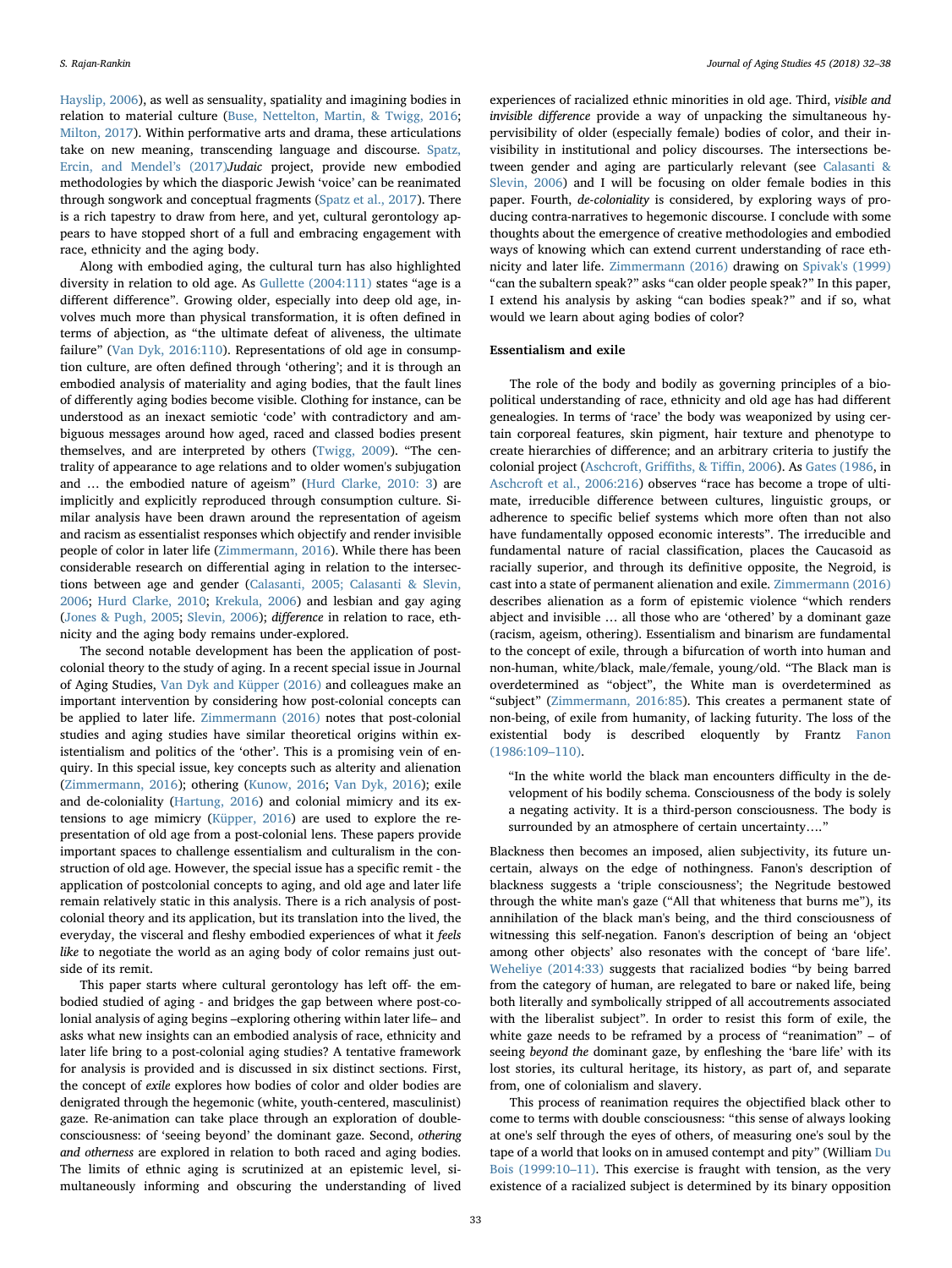to the dominant gaze (white object). The fixity of race thinking, so damaging to entire communities and nations, cannot be contested from within the subaltern position (see [Spivak, 1999](#page-6-38)). When [Bhabha \(2004\)](#page-6-44) asks "what is this 'now' of modernity?" and "who are the 'we' in the telling of these histories; he makes an important observation. To reject 'race' as a defunct concept, cannot erase histories of colonial oppression. However, to determine futurity of a racialized people based on an essentialist premise can reinforce their otherness. Several possibilities exist on how reanimation can take place. [Spivak \(1999\)](#page-6-38) a key proponent of subaltern studies, $\frac{1}{1}$  $\frac{1}{1}$  $\frac{1}{1}$  suggests that a 'strategic essentialism' may be needed. This involves a provisional acceptance of the essentialist approaches to identity formation, towards a political end of collective resistance. [Zimmermann \(2016\)](#page-6-12) proposes that an 'open gaze' based on a 'doubting mind' and a responsibility structure that flows both ways (between the object and the subject), is needed to contest dominant gaze of the white subject. This is a progressive option which challenges the dominant subject to engage with their own white privilege as well as allowing the black gaze to enflesh its embodied identity beyond bare existence. [Bhabha \(2004: 338](#page-6-44)–367) warns however, that the intervention of a post-colonial critique should be "aimed at transforming the conditions of enunciation at the level of sign - where the inter-subjectivities realm is constituted - not simply setting up new symbols of identity". Language and discourse, formed and controlled by the dominant gaze, must not then be co-opted in the reanimation process.

When it comes to exile and old age, the bio-politics of aging is a principal concern. [Öberg \(1996\)](#page-6-18) notes that the social and agentic body becomes an 'absent-present' in gerontological research, elided by the emphasis on biological aging, frailty, dying and death. Indeed the preoccupation with biological aging and disease, and through extension, that of sick and dying bodies casts aging bodies into exile from the domains of life, health and vitality. The phenomenological tradition explains this bodily disappearance in relation to Cartesian mind–body dualism. [Leder \(1990:69\)](#page-6-17) suggests that it is "the body's own tendency towards self-concealment that allows for the possibility of neglect and deprecation". If the thinking body has its seat in the mind, its corporeal existence fades away from its own gaze. This bodily 'dys-appearance' recedes through sharp and overwhelming processes such as pain, disease and dysfunction where the body asserts itself into consciousness, but in a very specific way. "The painful body emerges as an alien pre-sence that asserts on us a telic demand" ([Leder, 1990: 73](#page-6-17)). In doing so, pleasure and happiness which are often linked to the expansive or ecstatic body, are replaced by a recessive body characterized primordially by pain, disease and death. "Physical suffering constricts not only the spatial but the temporal sphere…it pulls us back to the here, so severe pain summons us back to the now" ([Leder, 1990,](#page-6-17) 75). Unlike ecstatic bodies, whose pleasure is an extension of their expansive self, the recessive body is overwhelmingly characterized by this spatial–temporal restriction; pain, illness and disease then become the very thing that is the body. Emphasis on biological aging then, exiles the aging body by defining it primarily through physical decline.

Exile in old age can be understood in terms of the unsettled position of the aging 'object' who is over-identified or 'fixed' by the dominant gaze ([Zimmermann, 2016\)](#page-6-12). As [Katz \(2011:187\)](#page-6-45) notes, "behind the

dispassionate objectivity of the scientific enterprise lies a broader cultural background of contradictory images that marginalize, denigrate, and desexualizes older people, yet obligates them … to resist their own aging". As with dialogs on racialization and the 'white gaze', within aging, the hegemonic gaze that reifies youth, vitality and beauty denigrates the older, frail aging body as a site of contempt and ridicule. In terms of fixity however, there is some variation: the white gaze creates an irreducible, fixed categorization of the raced other as non-human; while the hegemonic gaze around aging may be less absolute, but exile the aging body nonetheless into a benign existence, of pain, frailty and dependence; neither needing nor seeking any of the pleasures of a (youthful) ecstatic body. [Marshall and Katz \(2006\)](#page-6-21) for instance, examine how aging bodies, especially in deep old age, are framed as androgynous, pleasure-less, un-sexed bodies. Even when convivial activities such as salsa dancing are endeavored by older bodies, they are considered as 'safe forms of sensuality'; of performing and 'acting' in glamorous outfits, without offending the age-appropriate norms expected of women in mid-life [\(Milton, 2017](#page-6-24)). Age-ordering of dress and policing of older women's bodies is another example of exile, where "the erotic evaporates, to be replaced by the untidy and the derelict" ([Twigg, 2007\)](#page-6-46). A particular commonality between exile in old age, and the colonizers relationship with the colonized, can be noted in the infantalization of the aged/raced other. [Zimmermann \(2016\)](#page-6-12) notes the ways in which the benevolent colonizing 'father' often used "baby talk" to infantilize the raced other, and deny the existence of their native language. In the context of institutional care for older people, similar patterns of infantalization can be seen, in making frail old women, more used to silk dresses and pearls, dress in track suits and polyester bibs; to assist feeding, toileting and changing ([Buse & Twigg, 2015\)](#page-6-47).

While significant differences remain in the extent to which the dominant gaze leads to an irrefutable denial of humanity (in terms of racism), or some variations in terms of less human or a benign subject (in terms of ageism); bodily exile can be one way of understanding the intersections between race, ethnicity and old age. As [Hartung \(2016:99\)](#page-6-35) drawing on Edward Said's theories on Orientalism, notes 'late style can be seen as a form of exile', of being a body 'out of place', 'a life led outside habitual order'. Despite this, multiple layers of difference must also be considered. A white middle class person, who has in post-colonial terms, been a 'white subject' through their life-course, but maybe 'othered' when they reach deep old age. These experiences may not be readily comparable to those of a racialized black person, who at any stage of their life cycle may have only been treated as an object/other. An obvious other area of difference is the interlinkages with class, race and age. Where aging is a universal phenomenon, and those with material resources may experience 'bourgeoisie aging' (Said as cited in [Hartung, 2016: 99](#page-6-35)); those who are racialized aging bodies from lowincome backgrounds may entail multiple layers of exile and invisibility. This is discussed in the next section on othering and otherness.

#### **Othering**

Othering is another common thread in post-colonial thinking around race and old age. It can be witnessed in the post-colonial writings around the 'barbaric other' [\(Bhabha, 2004](#page-6-44)); 'the Orient' [\(Said,](#page-6-48) [1978\)](#page-6-48), 'the subaltern' ([Spivak, 1999\)](#page-6-38) and [de Beauvoir's \(1972\)](#page-6-49) reference to the 'other within' in relation to old age. The concept of the other is fundamental to, and predicated on, essentialism and binarism. Drawing on [Gramsci's \(1971\)](#page-6-50) analysis, power could be seen as hegemony, or the situated prominence of dominant groups who establish their dominance by manufacturing 'spontaneous consent' of dominated classes, through a process of coercive and consensual control. Dominant discourse then imbues the human subjects with characteristics of 'purity'- aligned with Aryan races, masculinity and everlasting youth. The 'other' is constructed through the dominant gaze; as its diametric opposite- the impure, non-white, female, old and decrepit body, that is distal in all its manifestations from the pure being. Such concepts of

<span id="page-2-0"></span> $^{\rm 1}$  Subaltern studies emerged in 1982 through a series of publications by Indian scholars such as Ravindra Guha, Gyanendra Pandey and Gayatri Chakrovorty Spivak. The Subaltern Studies Collective sought to challenge the ways in which post-colonial histories were reported. History writing and history telling from the voice of the margins became an important part of this discourse, and subaltern studies has now expanded far beyond India. The term 'subaltern' originally coined by Antonio Gramsci in Prison Notebooks, was adopted by the SSC to represent class-based marginalized collective that was rendered voiceless not only due to economic deprivation but also due to the intersecting factors of race and gender, of colonialism and patriarchy. Spivak's work ("Can the Subaltern Speak?") uses post-colonial and decolonial approaches to explore the status of women in India. She uses the term 'sub-altern' to refer to one without social mobility. Her research is a particularly useful application of subaltern studies to the study of gendered and raced subjectivities.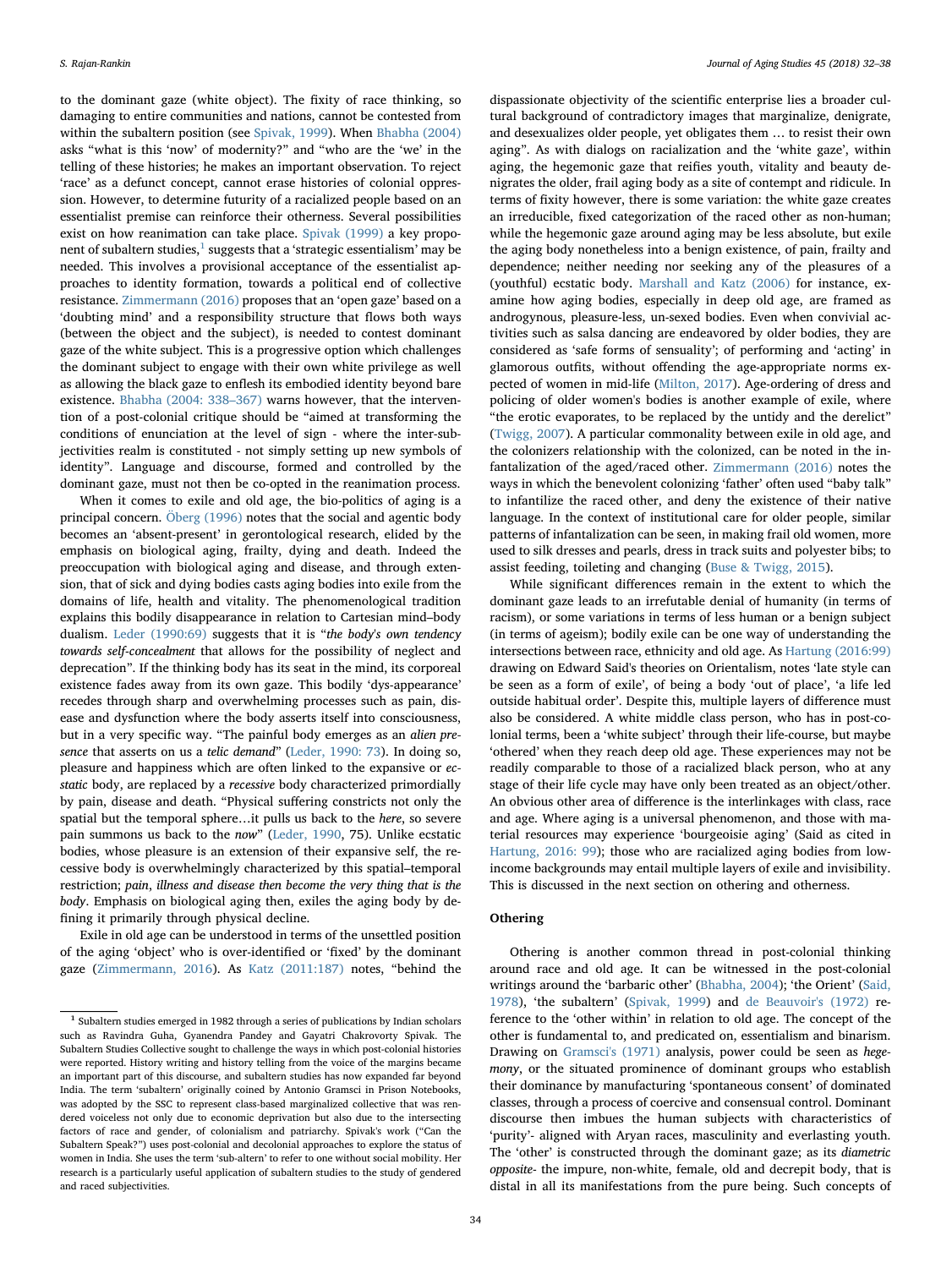'purity' and pollution are embedded in primitivist understandings of race - "no single item is dirty apart from a particular system of classification in which it does not fit" [\(Douglas, 2002, xvii](#page-6-51)). As [Zimmermann](#page-6-12) [\(2016:86\)](#page-6-12) notes, "the image of the black inferiority is constructed against which the White man can repeatedly confirm his superiority (othering): by "primitivizing" the Black man, he constructs a counterfigure…to which he attributes all manner of negative characteristics". The look, the gaze from which the Oriental is distinguished from the Occidental [\(Said, 1978](#page-6-48)) is based on power and ways of knowing. The other is 'known', not just through its difference (otherness) but through the weaponization of said difference (othering) in relation to the self as a pure human subject. The other is perceived as 'dangerous' to the 'us' ([Douglas, 2002\)](#page-6-51). The alien is dangerous because it is unknown (or unknowable beyond hegemonic essentialism); "we recuperate all that is dangerous about the unknown into the singularity of the alien form: danger is not only projected onto the outside, but the outside is contained within a figure we imagine we have already faced" [\(Ahmed, 2000:2\)](#page-5-0). The other, according to Ahmed, takes on the form of an eroticized stranger, at once familiar and over-represented in its fiction, and objectified through its difference. Othering can then be understood as a process of 'stranger fetishism' which "invests the figure of the stranger with a life of its own insofar as it cuts 'the stranger' off from the histories of its own determination" [\(Ahmed,](#page-5-0) 2000, 5). Due to the very limitations of how the other is 'known' within dominant discourse, the other cannot 'know' themselves, or have the ability to speak. [Spivak's \(1999\)](#page-6-38) work is particularly relevant on this point. The 'subaltern' who are constructed as a representative opposite, cannot speak, as if they do so, they speak from a position of abjection and alterity – through othering.

Racism(s) and ageism(s) are key forms of institutional othering ([Back & Solomos, 2000; Mac an Ghail, 1999](#page-6-52)). Indeed, even the terms 'Black Asian Minority and Ethnic' (BAME) or the sub-group of aging studies dedicated to examining their experiences (ethnic aging/minority aging) suffers from this very conundrum of perpetuating difference. By assuming the study of aging bodies of color to be 'ethnic minority experiences', their experiences are homogenized in counterpart to, 'mainstream/white aging' which is far from homogenous anyway. In this regard, ageism (like racism) can be viewed as forms of hegemonic cultural representation ([Gullette, 2017\)](#page-6-53), reinforced by language and discourse. Despite this, there is a growing sensitivity to positionality in aging research with ethnic minority groups. [Zubair,](#page-6-54) [Martin, and Victor \(2012\)](#page-6-54) for example provides an insightful account of the use of dress and self-presentation in constructing insider/outsider status while researching Pakistani elders. Old age itself, is not a homogenous entity, and [Van Dyk \(2016\)](#page-6-11) delineates, for example, between the 'young old' who are praised for their sameness in relation to mid-life capabilities and norms, and 'radical othering' of those in deep old age who are defined through abjection. Such nuanced analysis is required for us to engage with the multiplicities embedded within the understandings of old age and difference.

Ageism like racism, can be mediated by affect and socialized responses. [Sontag \(2004\)](#page-6-55) for instance suggests that compassion is an unstable feeling that needs to be converted into action if it is not wither away. The habituated responses of acceptance, of passivity and compliance, can be viewed as part of Gramsci's "manufactured consent", coerced from the 'other' through the process of political hegemony. In this sense, age-coded responses of 'wisdom' and patience in old age, are countered by [Woodward \(2003\)](#page-6-56) who suggests, that resistance can take the form of anger in resisting ageism. In her analysis of two key literary texts on aging, Senescence: the Last Half of Life ([Hall, 1992](#page-6-57)) and the Fountain of Age ([Freidan, 1993\)](#page-6-58), Woodward illustrates the importance of the social politics of anger in resisting ageism in old age. Quoting Friedan, she writes "'Knowing all the reasons we have to be angry, lonesome or afraid, one can only suspect that an awful lot of older people are suppressing an awful lot of rage'" [\(Woodward \(2003\),](#page-6-56) 56). If this is so, then affect, through a rage response against the social injustice of othering in old age, requires collective engagement. [Gullette](#page-6-26)

[\(2004, 2017\)](#page-6-26) as a cultural critic of old age extends this argument around ageism in her "declaration of grievance" [\(Gullette \(2017\)\)](#page-6-53).

"We declare our causes to cast off our patient subjugation … Through shameless age-shaming, they silence us. They destroy confidence in our own powers, lessen our autonomy, and make many accept … an unnecessarily dependent or abject life … Through depiction in the arts, they often distort our longings and desires and express fantasies noxious to our well-being".

This impassioned plea against ageism could speak as easily to the dehumanizing experiences of the racialized other who has been excluded from participating in social and cultural life. The linkages between othering, racism and ageism do not end here. In recent years, the category of the 'other' has been rapidly expanding to include 'new' forms of racisms which go beyond color-coded binaries. [Fekete \(2001\)](#page-6-59) describes xenoracism as "racism that is not just directed at those with darker skins, from the former colonial territories, but at the newer categories of the displaced, the dispossessed and the uprooted, who are beating at Western Europe's doors". This is another area of commonality between ageism and racism. The recent Syrian refugee crises has been responded to, in similar ways to the 'aging crises' in the UK, with increasing concern about welfare burden, rather than concern for the human rights of older people of color. In the recent context of the Brexit referendum in the United Kingdom and Trump's nationalist politics in the United States, we are witnessing a rise in hate crime against older people, women, Muslims and people of color [\(Rajan-Rankin, 2017](#page-6-60)). The intersections between age, gender, race and class create a certain type of hyper-visibility in terms of difference/othering, and an invisibility in terms of policy response and state protection. The next section explores these interlinkages in terms of visible and invisible difference.

#### Visible and invisible difference

Exile and othering, linked with hegemonic narratives of difference bring with them specific visibility and invisibility concerns. At one level, the dominant 'white gaze'/'ageist gaze' renders invisible the aging bodies of color through their construction as the 'other' as 'anti' human, devoid of the characteristics associated with the pure being ([Douglas, 2002\)](#page-6-51). This level of invisibility is determined by poverty of thought and action - the other has no characteristics of their own, except to highlight the position of the subject through alterity. At another level, the dominant gaze itself, entrenched through hegemonic authority, has no cause to 'look in upon itself'. Whiteness is an example of such a curious absence, simultaneously everywhere, and nowhere within scrutiny and analysis [\(Garner, 2007\)](#page-6-61). This lack of critical awareness and refusal to render the dominant gaze to an 'open stance' ([Zimmermann, 2016\)](#page-6-12) means that it is rarely challenged or reflected upon; except in its extremist form (such as terrorism and white extremism). The 'other' then remains 'othered' through the fixity and irrefutability of the closed gaze, that relies on arbitrary bio-political reasoning to justify its existence ([Zimmermann, 2016](#page-6-12)). We have already seen the dilemmas associated with the closed gaze, in that the 'other' defined through its alterity, remains unable to transcend the double consciousness – of how the dominant subject views them, and by extension, how the other views himself/herself [\(Spivak, 1999](#page-6-38)). However, an embodied understanding of visible and invisible difference can highlight hybrid and unexpected ways in which bodies of color can find spaces to resist and transcend this invisibility. [Tarlo \(2010\)](#page-6-62) for instance, in her study of British Muslim women, found considerable variation in the hybrid representation of Muslim identity through fashion and selfstyled dress. She observes,

"The colourful and eclectic clothing combinations worn by young visibly Muslim women in Britain bear witness to the diversity of ways Islamic clothing prescriptions are interpreted … their wearers are not alien or other but rather ordinary people scouring British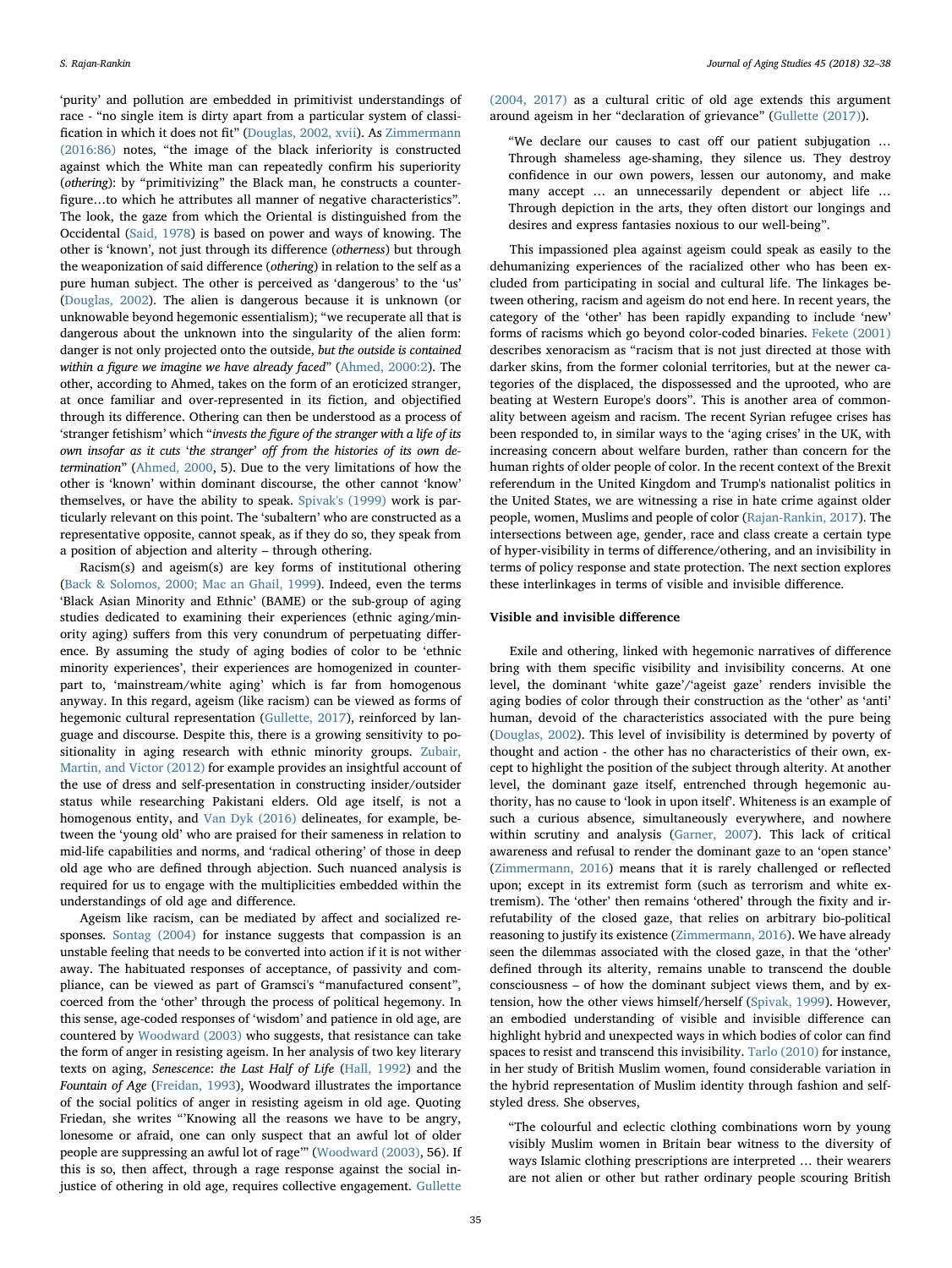high streets … selecting clothes and composing outfits which correspond to their personal and social lives" [\(Tarlo, 2010:105\)](#page-6-62).

This emphasis on embodied forms of dress in the patterning of everyday life, can challenge the exoticization and alien representation of the other. However, hybridity itself can bring border-crossing challenges, when whiteness coincides with ethnoreligious marginality. In my study on social work students' experiences of racism ([Rajan-Rankin,](#page-6-63) [2015\)](#page-6-63), a white Muslim female participant shared her experience of being 'othered' because of her skin color. She was considered to be following a 'Mickey Mouse' religion, a watered-down version of the true faith, which 'belongs' to the racialized Arab. This signifies a more nuanced reading of racialization and whiteness where "whiteness as a site of privilege is not absolute but rather cross-cut by a range of other axes of relative advantage and subordination; these do not erase or render irrelevant race privilege, but rather inflect or modify it" ([Frankenberg, 2001:76](#page-6-64)). In Visible Identities, Alcoff [\(2006\)](#page-6-65) provides an insightful account of how perceptions of whiteness among Latinos can bring a completely different experience to their worldview. Drawing on Rodriguez's study of Latinos in the United States, she discusses how lighter Latinos can be taken to be white; and through this, find themselves able to "see" how they are treated, differently from others. However, when their Hispanicity (blackness/othering/difference) becomes known, they are quickly othered, even their accents are scrutinized for signs of difference. In my study on Indian call center workers ([Rajan-Rankin, 2016](#page-6-66)), similar processes were observed, when American clients suspected that Indian call agents (pretending to be American) were 'not who they seemed'. Difference and 'other status' is hence not only bestowed by the hegemonic 'subject'; it is also an embodied performance that is kept up through the 'managing of difference', the 'curating of identity'.

Visible and invisible differences are further complicated when multiple forms of difference are encountered. This is especially true when identity politics are concerned, and one form of (in)visible difference and marginalization is explored, without taking into accounts its intersections with other forms of difference. Kimberle [Crenshaw](#page-6-67) [\(1994:93\),](#page-6-67) a black feminist and key proponent of intersectionality theory observes this dilemma in Mapping the Margins:

"The problem with identity politics is not that it fails to transcend difference, as some critics charge, but rather the opposite- that it frequently conflates or ignores intra group differences…ignoring difference within groups frequently contributes to tensions among groups."

This is an important observation about managing difference and the intersectional politics of age, race, gender and class. In her keynote address, [Gullette \(2017\)](#page-6-53) alludes to a similar frustration when discussing the example of the American flight United Airline forcibly removing a Chinese doctor from the plane on the pre-text of their not being enough seats. Context matters here, and when this story was reported in the media, shortly after Donald J. Trump's "Muslim ban" in the USA, not surprisingly, most reports focused on the racism underpinning this encounter. Gullette reminds us however, that the man forcibly removed from the United Airlines flight, was not only a highly educated Chinese doctor, he was also an older person. By focusing on racism as the key lens for understanding the social inequality underpinning this encounter, media reports made the implicit ageism in the encounter invisible. Visible and invisible difference are complicated by the interplay between age, gender, race, class and (dis)ability; and in most cases, these interplays are often over-simplified by focusing on some aspects of difference eliding others. Age and race are both worn on the skin. They are visible through skin color, hair texture, clothing and display, wrinkles, gait, graying of hair, manner of speech, use of certain material objects such as walking sticks or wheelchairs. Aging bodies of color embody social identities and in some ways can be hyper-visible in terms of difference, and in other ways completely invisible in terms of access

to dignity, human rights and freedom from abjection. Resistance to these processes of othering, of dehumanization, must take place in multiple ways.

#### De-coloniality and resistance

If knowledge, language and power –ways of 'seeing' and 'knowing' the world, form the basis of hegemony [\(Gramsci,](#page-6-50) 1971); then de-colonizing the western canon requires us to not only questioning these knowledge claims, but also being mindful of not reproducing them. As Katrak(cited in [Aschcroft et al., 2006:240](#page-6-39)–241) states "a new hegemony is being established in contemporary theory that can with impunity ignore or exclude post-colonial writers … and other cultural productions while endlessly discussing concepts of the 'Other' … obscurity is frequently mistaken for profundity". Katrak is eluding to the theoretical project of post-colonialism which is being created and consumed by theorists who speak in the same privileged language and can be "unconsciously complicit in … validating dominant power structure, even when they ideologically oppose such hegemonic power" [\(Aschcroft](#page-6-39) [et al., 2006,](#page-6-39) 240). Language itself is power, and the dominance for example, of western scholarship on race, ethnicity and aging in the English language, is itself reflective of the neglect of other native languages and discourses on the subject. Most scholarship on ethnic aging has emerged from Western Europe and North America, and very few studies explore the meanings of old age and 'aging in place' within the Global South (but see [Lamb, 2000, 2015](#page-6-68)).

A further area of concern is the elision of feminist scholarship within post-colonial writings: "the history of both the colonized and the colonizer have been written from the male point of view" Oyewumi (cited in [Aschcroft et al, 2006:256\)](#page-6-39). The decolonization project must engage with the tensions between 'representation' (allowing the 'subaltern' to speak) and re-presentation (retelling theories about the other in understandable ways) without conflating the two [\(Spivak, 1999](#page-6-38)). Engagement with representation and allowing invisible voices to be heard, is a more difficult task than it may first seem; because the location of those voices must be defined outside alterity. Exploring representation through the pursuit of 'authenticity', while powerful in its ability to energize collective action, resistance and empowerment of the subaltern, is limited by the trap of 'binarism' and essentialist politics. In order to unlock the radical potential of postcolonial approaches [Bhambra \(2014\)](#page-6-69) suggests that we need to move towards 'connected sociologies', by bringing together postcolonial and decolonial traditions. While most postcolonial scholarship was influenced by middle-Eastern and South Asian scholars like Edward W. Said and Gayatri Spivak; the decolonial tradition stems from the scholarship of diasporic scholars in South America. The postcolonial tradition allows us to examine "the double displacement caused by removing the other from the production of an effective history of modernity" [\(Bhambra \(2014\)](#page-6-69), 116). The invisibility and marginality caused by such displacement is influenced not only by silencing the voices of the subaltern in the telling of their histories, but also "making invisible the colonial order that provides the context for their (European) 'self'-realization". Drawing on the work of decolonial scholars such as Quijano and Mignolo, [Bhambra](#page-6-69) [\(2014\)](#page-6-69) suggests that epistemic decolonization of knowledge needs us to consider both the damaging effects of modernity and coloniality, but also of viewing modernity/coloniality as modernity. Decolonization then requires us to not only challenge a historical narratives of knowledge production, but to also examine epistemologies which are "geographic in their historicity". In other words, by considering how knowledge is constructed in the geographic South before the European incursion, it can be possible to reclaim older ways of knowing that predate and can form alternate discourses to western ways of knowing.

The concept of decoloniality can be applied to the concept of race, ethnicity and later life in a number of ways. In the main, it calls for a more expansive scholarship on the meaning and subjectivities associated with aging from the global South. Such examinations allow to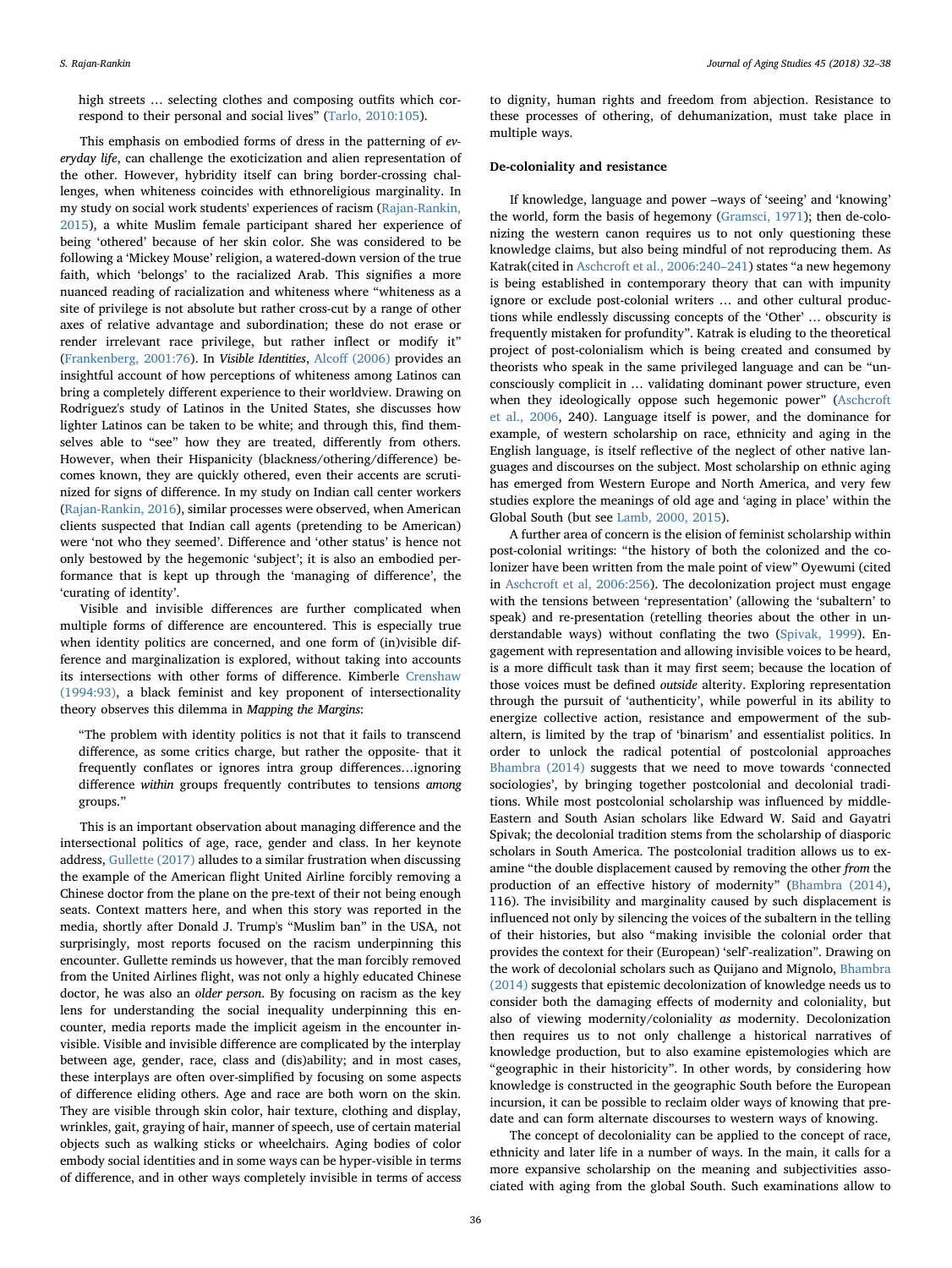examine different geographies of aging and by doing so, unsettling dominant scholarship on the aging experiences of the 'other' (Bhambra's reference to 'epistemologies that are geographical in their historicity'). Decolonial thinking can also be applied through a process of decentering hegemonic ideas around aging. Heike [Hartung's \(2016\)](#page-6-35) work on 'late style as exile' invites us to explore aging as life led outside spatial and temporal order. By drawing on Said's notions of temporality and seasonal metaphors of aging as life lived outside time, Hartung makes useful links between how a decolonial approach can help us to challenge the normative framing between a productive and active third age, and a decrepit fourth age. In this way a decolonial approach can help decenter dominant discourse around both race and age by unsettling and reconstituting what aging means in different contexts, time, space and place, but also at different points in the life course. A further approach to de-colonizing knowledge may involve a shift away from linguistic and discursive ways of knowing the world, to engaging with the visual, the sensorial and the embodied ways of 'seeing' the other, and allowing them to see and know themselves. [Figueroa \(2013\)](#page-6-70) for instance, explores approaches to decentring beauty in her study of Mexican women. By exploring the affective experience of what beauty does to women of color, rather than what beauty is, she effectively challenges Eurocentric beauty ideals as a standard that all Mexican women aspire to ("not all black women want to be white"). [Tarlo's](#page-6-71) [\(2016\)](#page-6-71) research on wig manufacturing and hair practices among Black and Jewish women similarly considers the relationship between hair, materiality and identity in specifically embodied ways. This methodological shift to affect and the visual, could be a powerful way of moving away from the Anthropocene (human-centric view of the world) to an appreciation of the relationship between bodies, spaces, places and materiality. In this sense, the "research assemblage", a collection of "things, people, ideas, social collectivities and institutions" ([Frost &](#page-6-72) [Alldred, 2015:1](#page-6-72)) could provide a more expansive canvass by which to understand race, ethnicity and old age.

#### Conclusions: future directions

This paper makes an important contribution to the Special Issue on Aging Body and Society by providing a focal point for examining theoretical hybridization between aging studies, cultural gerontology, body studies and post-colonial perspectives on aging. Never before have we had the wealth of research, debate and scholarship that has allowed us to explore aging as a corporeal experience and cultural phenomena. This paper makes a timely intervention by exploring aging in relation to wider socio-cultural contexts and social inequalities, particularly in relation to race, racialization and ethnic difference.

The key arguments made in this paper elaborate ways in which the body and embodiment can serve as a conceptual bridge between cultural gerontology and post-colonial approaches to aging studies. The lived and experiential body provides a physical and symbolic space within which the dehumanizing effects of racism and agism can be explored. A tentative framework has been proposed for exploring the embodied study of race, ethnicity and old age. Essentialism and exile allow us to examine the ways in which biopolitcs of aging and race classification create a form of epistemic violence by which the old/ raced body is rendered abject and invisible [\(Zimmermann, 2016\)](#page-6-12). The genealogies of biopolitical classification differ in terms of complete abjection (the raced other as object) and partial abjection (the abjection of the aging body as experienced more acutely during fourth age). Othering provides another lens by which we can understand aging and racialization in terms of weaponization of embodied difference. The 'other' is constructed as the diametric opposite of the dominant (young/ white/male/heterosexual) 'subject' and can only be known through alterity. Examples of othering have been explored both with reference to agism and racism. While cumulative disadvantage theories have sought to explain some of the processes by which multiple forms of difference can deepen social inequalities; in this paper I suggest that othering rather than multiple disadvantage is the cause of this form of exile. I have explored ways in which visible and invisible difference are linked to the racialization of bodies in old age. As Alcoff [\(2006\)](#page-6-65) notes, person(s) of color are paradoxically hyper-visible in their difference (through skin color, dress, hair style, accents) but through the process of racialization and othering can be rendered invisible, both in terms of participation in social and cultural life and in public policy discourse. Finally I have suggested that concepts of decoloniality and decentering of hegemonic discourses around old age and race can help to challenge the western canon and produce alternate epistemologies and ways of knowing that are not elided by the European incursion in the global South.

A further area of possible synergy is informed by the most recent developments in creative methodologies and the 'visual' and 'sensory' turn in sociological research. No longer limited to traditional research methods of heterodox research traditions, sensory methods ([Elliot &](#page-6-73) [Culhane, 2017\)](#page-6-73) and 'live methods' ([Back & Puwar, 2012](#page-6-74)) present a whole new way of researching the world through embodied ways of knowing. Creative approaches to research including mapping, scavenging, idiotic methods, walking, ethnographies using smell, sound, visual imaging; all combine to provide new ways of understanding the social world by transcending the literary and discursive traditions. Similarly methodological approaches that focus on movement ([Ingold, 2011\)](#page-6-75) and rhythm ([Lyon, 2018](#page-6-76)) provide key insights into the interweaving of space, place, movement and human experience in ways that are nonlinear and fluid. The shift in emphasis is small but highly significant. These methodological approaches indicate a move away from how human beings affect or behave in and on the world, to the rhythms and lived ways in which human beings are connected to the very fabric of their lives. As [Ingold \(2011](#page-6-75):68) notes about 'being alive in the world' "animacy … is the dynamic, transformational potential of the entire field of relations by which beings of all kinds, more or less person-like or thing-like, continually and reciprocally bring one another into existence". Re-animating discourses on aging bodies of color may then involve changing the way we know and research the world. The role of the 'visual' has increasingly been explored in aging research ([Martin,](#page-6-77) [2012;](#page-6-77) [Reynolds, 2010\)](#page-6-78), as has the emphasis on materiality, embodied and social identities in old age ([Buse & Twigg, 2015](#page-6-47)). Visual anthropological approaches have also been used widely in studying representations of health and illness among Black communities (see [Levine, 2007](#page-6-79)). Perhaps what is still needed is further research using embodied and live methods to explore the contours of how race, ethnicity and old age can be visualized and experienced. We are poised at the precipice of immense possibility, both theoretically and methodology in relation to how we understand race, ethnicity and old age. Indeed one can only ask, if bodies could speak what would they say about aging bodies of color?

#### Funding declaration

This is an original piece of work and is not funded by any institution or research body.

#### Acknowledgements

I am grateful to Julia Twigg, Wendy Martin and the anonymous reviewers for their constructive feedback on early drafts of this paper. As with all my scholarship, it is a collective effort, and would not be possible without the intellectual and emotional support I get from Pranita, Jana and Keith. I dedicate this article to my grandparents Jayalakshmi and N.V. Srinivasan who showed empathy, resilience and wisdom in their encounters with the colonial, postcolonial and global.

#### References

<span id="page-5-0"></span>Ahmed, S. (2000). [Strange encounters: Embodied others in post-coloniality.](http://refhub.elsevier.com/S0890-4065(18)30015-X/rf0005) London: